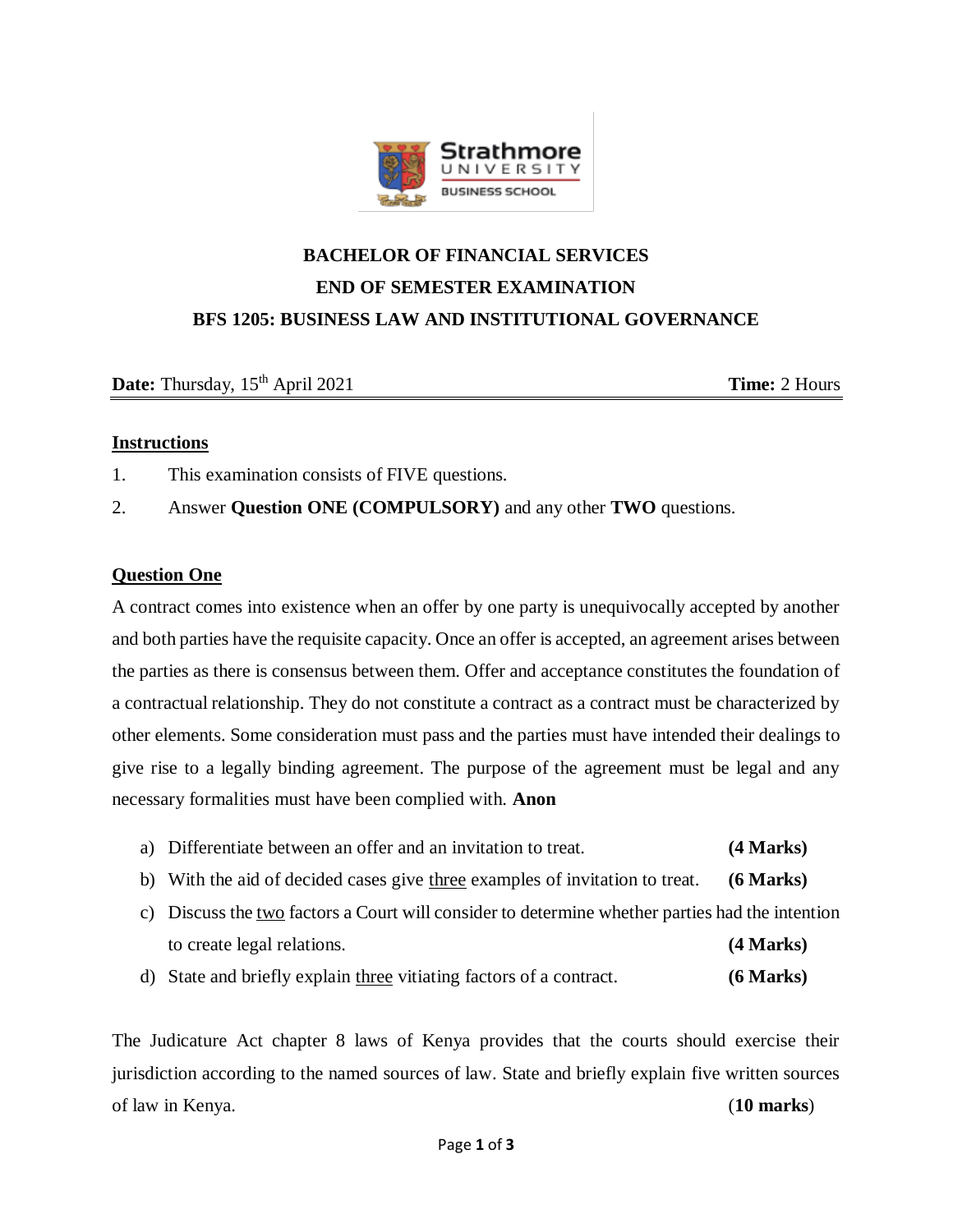#### **TOTAL 30 MARKS**

#### **Question Two**

The International Monetary Fund held a law and financial stability seminar titled promoting financial stability through the rule of law on the 16-18 May 2016 at IMF Headquarters in Washington, D.C. The seminar drew high-level legal experts and policymakers from over 80 member countries to discuss the progress made in strengthening financial regulatory systems since the global financial crisis. The purpose of the seminar was to illustrate the important role that the law plays in contributing to financial stability, at the international, regional, and national levels. You received an invitation to attend the seminar as one of expert policy makers and were requested to comment on the following:

- a) The three conceptions of the rule of law according to constitutional jurist Albert Venn Dicey. (**6 marks**)
- b) Briefly explain the any five factors that undermine the rule of law. (**5 marks**)
- c) Expound on the three arms of the national government of Kenya and their constitutional roles. (**9 marks**)

#### **TOTAL 20 MARKS**

#### **Question Three**

DENT is a company registered in Kenya and carrying out carpentry business. DENT has instructed Mshamba Financial Agency (MFA) to inspect and audit their books of accounts and give them investment advice on expanding their business. It happens that MFA has hired incompetent and poorly trained financial analysts who have only pursued a certificate course in computer. They lack the necessary expertise to effectively inspect and audit books of accounts and give financial advice. DENT has made enormous losses due to their incompetence and has approached you for legal advise on:-

- a) The appropriate tort they should base their cause of action in court against MFA. (state and define the tort) (**3 marks**)
- b) Critically analyse the grounds or elements that DENT must adduce in court to succeed in their claim above. (**9 marks**)
- c) What are the defences available for the tort identified in (a) above and can MFA rely on any of these defences. (**8 marks**)